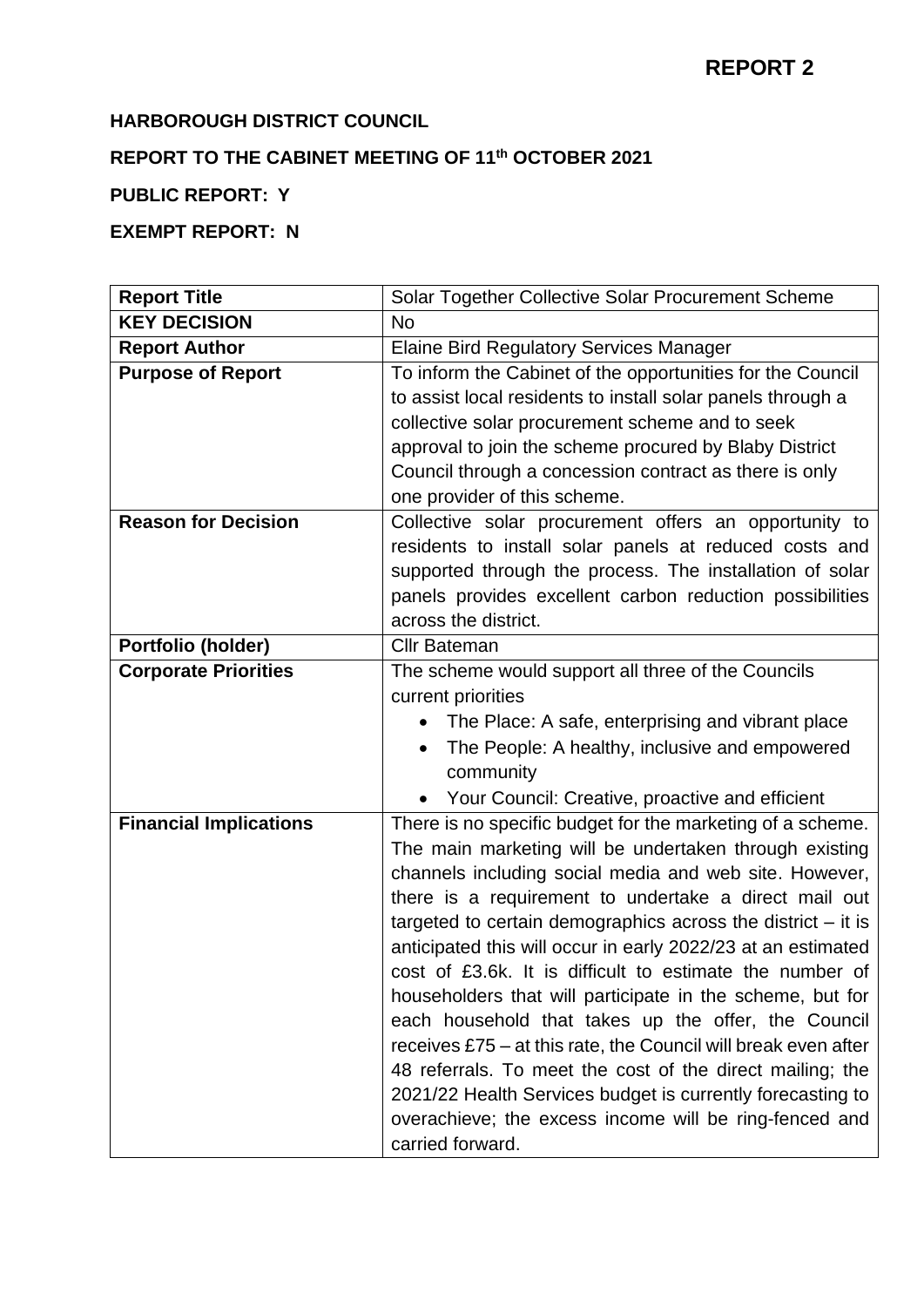| <b>Risk Management</b>              | Not supporting a collective solar procurement scheme           |
|-------------------------------------|----------------------------------------------------------------|
| <b>Implications</b>                 | could be a reputational risk to the Council in relation to its |
|                                     | commitment to reducing carbon emissions through the            |
|                                     | declaration of a Climate Emergency.                            |
| <b>Environmental Implications</b>   | The collective solar project supports the Council's            |
|                                     | commitment to reducing carbon emissions across the             |
|                                     |                                                                |
|                                     | district. A typical solar panel saves approximately 900kg of   |
|                                     | carbon per year and over the lifetime of a panel could save    |
|                                     | around 23 tons of carbon.                                      |
| <b>Legal Implications</b>           | The Council will need to enter into a memorandum of            |
|                                     | understanding with the lead authority to take part in the      |
|                                     | scheme.                                                        |
| <b>Equality Implications</b>        | It is recognised that this scheme is aimed at those            |
|                                     | homeowners who can pay for improvements to their homes         |
|                                     | and as such would be out of reach of some residents.           |
|                                     | There is the potential in the future to work with social and   |
|                                     | private landlords with Solar Together to open the scheme       |
|                                     | benefits to a wider range of residents, but we are currently   |
|                                     | not in a position to offer this service.                       |
|                                     |                                                                |
|                                     | However, the council does offer a number of energy             |
|                                     | efficiency schemes to support improvements for people on       |
|                                     | lower incomes. The current volatility of the energy market     |
|                                     | is pushing up energy prices, and this support will help to     |
|                                     | insulate residents from future increased costs.                |
|                                     |                                                                |
| <b>Data Protection Implications</b> | The Council will enter into a data sharing agreement with      |
|                                     | the supplier and lead authority as required.                   |
| <b>Consultation</b>                 | Members will be advised when iChoosr are about to              |
|                                     | contact residents regarding the scheme to ensure that          |
|                                     | they aware that iChoosr are operating in the district.         |
| <b>Options</b>                      | The Council could choose not to support the collective         |
|                                     | solar procurement project.                                     |
| <b>Background Papers</b>            | <b>None</b>                                                    |
| <b>Recommendation</b>               | 1. To note the principles of collective<br>solar               |
|                                     | procurement and agree to a scheme to be                        |
|                                     | developed in the district                                      |
|                                     | 2. Delegate authority to the Director, Law and                 |
|                                     | Governance and Monitoring Officer following                    |
|                                     | consultation with the Cabinet Member to enter into             |
|                                     | the necessary legal agreement and take such other              |
|                                     | implement<br>steps<br>as<br>are<br>necessary<br>to             |
|                                     | recommendation 1 above.                                        |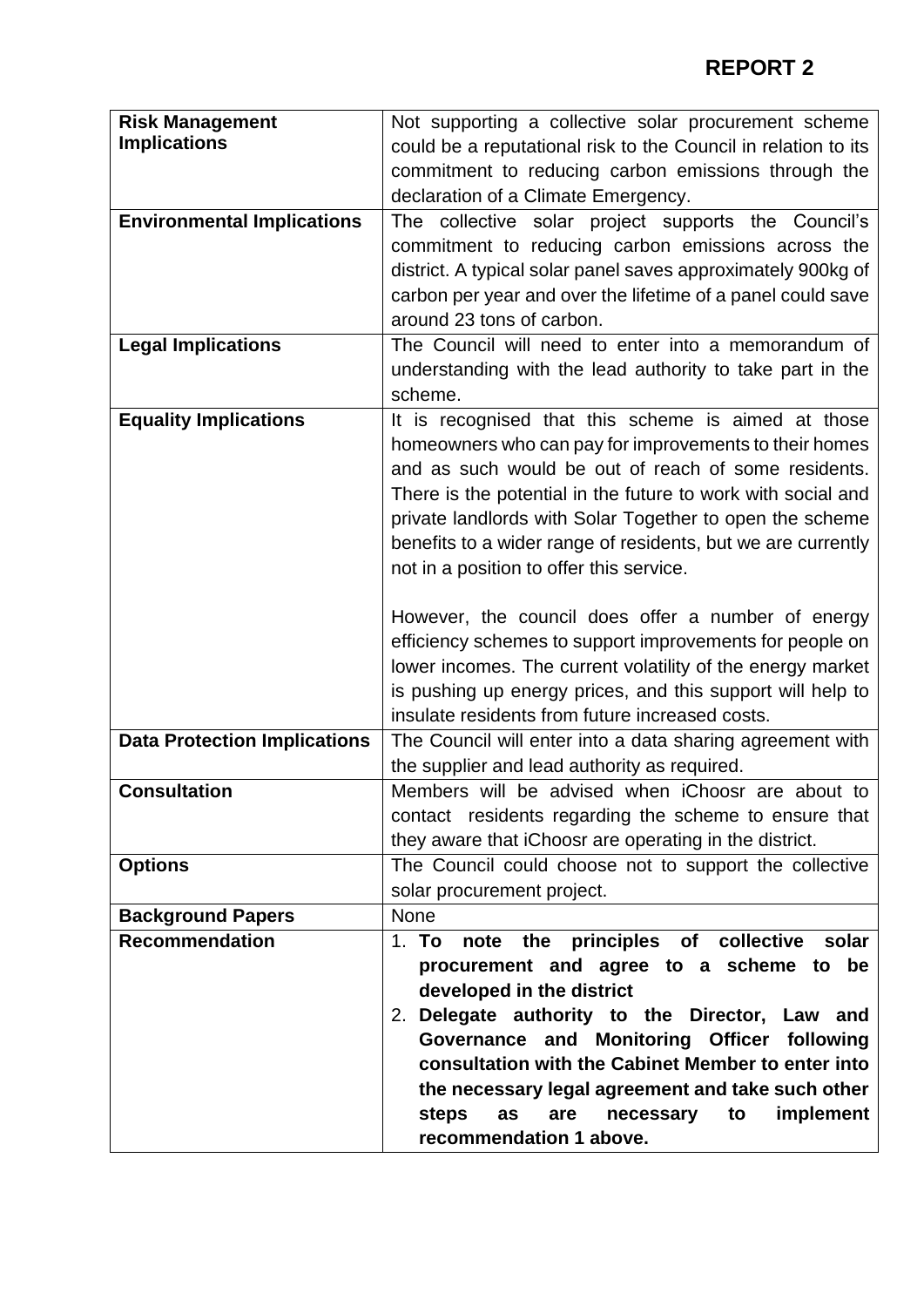### **1.Introduction**

- 1.1 Collective Solar procurement offers an opportunity to householders, who may be interested in installing solar PV panels and battery storage but are concerned about finding appropriate installers, to be supported through the process. Solar PV and battery storage offer excellent carbon saving opportunities for homeowners.
- 1.2 iChoosr, who currently operate the successful Collective Switching project, also offer a collective approach to purchasing solar panels and battery storage, using an auction model with qualified installers.
- 1.3 iChoosr, through Blaby District Council have approached Leicestershire authorities to work together to provide this offer to residents across Leicestershire.
- 1.4 Blaby District Council will be the lead authority for the procurement, via a single source concession with iChoosr and have and have invited other districts to join their agreement through a Memorandum of Understanding.

#### **1. Key Facts**

2.1 The Council has declared a climate emergency and one area of action is to ensure that residents are advised and supported to reduce their own emissions.

2.2 Harborough District Council has been working with iChoosr since 2019 through a Collective Switching project to support residents to switch energy suppliers on mass and possibly obtain lower energy tariffs, thereby saving them money on their energy bills. Since the first auction in October 2019, 4000 residents have registered for the scheme of which 825 switched tariffs following the auction, saving approximately 790 tonnes of carbon.

2.3 Collective Solar procurement works on the same principles as collective switching and allows for residents to get a good price on solar installs and be assured of the quality of the installation. A community champion, such as the Council, provides a level of reassurance about the process. This is aimed at homeowners, with sufficient funds to make the investment themselves, but who may be concerned about finding a good quality installer on their own.

2.4 iChoosr (as Solar Together) offer the service alongside the collective switching. iChoosr would target residents in the district who were likely to have the resources and interest in a solar installation with a direct mail, co-badged with Harborough District Council. iChoosr would negotiate prices with local installers, making use of economies of scale to improve the deal for the homeowner. The service would be a concession type procurement, with only a single supplier in the market. iChoosr also undertake various quality checks to ensure that only highly reputable installers, with